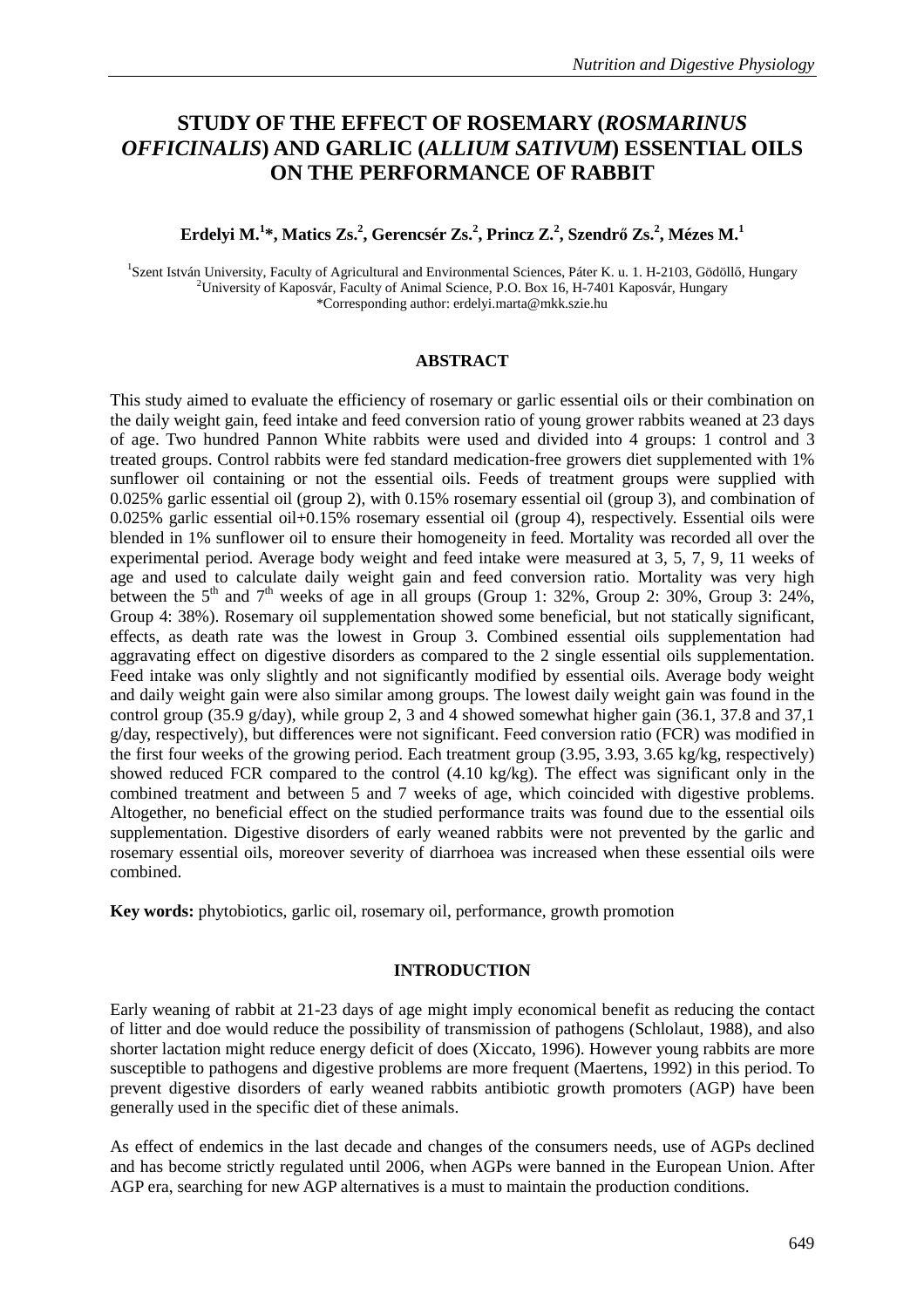One successful choice might be an improved management technique. This was found to be partially effective in poultry and swine production. Although efforts has been done in rabbit production as well, due to the aetiology of enteropathies the situation seems to be more complicated.

Besides improved management techniques, alternatives to antibiotics are increasingly searched with a view to disease control. Among others (probiotics, prebiotics, symbiotics, organic acids, immuno modulators, enzymes), phytobiotics might be considered as potential alternatives to AGPs (Maertens *et al.,* 2006). Phytobiotics are all the forms and parts of medicinal plants and spices appropriate for feeding, *i.e*. leaves, whole plant, stem, root, flower, seed, etc., as well as plant extract or essential oils. Effect of phytobiotics depends on their bioactive compounds. The most commonly used spices, oregano, savoury and thyme are known to have antibacterial effect, due to their main active compounds, like thymol, carvacrol, p-cymene and γ-terpinene (Nevas *et al.,* 2004). But the number of potential phytobiotics is almost endless.

Data on phytobiotics in rabbit production are relatively poor, while in poultry or swine production they are used commonly in practice. In the presented experiment essential oils of two plants found to be beneficial to the performance of broiler chicken (Carrijo *et al*., 2005; Govaris *et al*., 2007) were used. Effects of rosemary and garlic essential oils and their combination on performance of growing rabbits after early weaning were studied.

### **MATERIALS AND METHODS**

Contemporaneous Pannon White kits (n=200) born from one series of insemination were divided into 4 groups (n=50 animals/group) at 23 days of age. Rabbits were housed in double-floor wire cages (2 rabbits/cage, 16 rabbits/m²) in a building with permanent 15°C temperature. The length of daily illumination was 16 hours. Animals were fed *ad libitum*. Feed of the 4 groups was based on a commercially available grower diet (Digestible energy – 9.14 MJ/kg DM, crude protein – 17.32%, crude fat – 3.3% crude fibre – 17.2% and crude ash 10%), free of any antibiotics and added antioxidants. This feed was supplemented with certain concentration of rosemary (*Rosmarinus officinalis*) or garlic (*Allium sativum*) essential oil or both (Table 1). To ensure homogeneity, the essential oils were dissolved in extruded sunflower oil free of added antioxidants. The experiment ended at 11 weeks of age.

| <b>Tuble 1.</b> Deneme of a camping |                  |                    |                    |                         |  |  |
|-------------------------------------|------------------|--------------------|--------------------|-------------------------|--|--|
|                                     | Group C          | Group GO           | Group RO           | Group $GO+RO$           |  |  |
| <b>Treatment</b>                    | Control          | Garlic             | Rosemary           | Combined essential oils |  |  |
|                                     |                  | essential oil (GO) | essential oil (RO) | supplementation         |  |  |
| Vehicle                             | 1% sunflower oil | 1% sunflower oil   | 1% sunflower oil   | 1% sunflower oil        |  |  |
| Essential oil                       |                  | $0.025\%$ GO       | $0.15\%$ RO        | $0.025\%$ GO +0.15% RO  |  |  |

**Table 1**. Scheme of treatments

During the experiment, weight and feed consumption were measured at  $3^{rd}$ ,  $5^{th}$ ,  $7^{th}$ ,  $9^{th}$  and  $11^{th}$  weeks of age. Also average daily weight gain and feed conversion ratio were calculated. Mortality was recorded in each group. Mean and standard deviation values were calculated for each group and each parameter. One-way ANOVA test was applied for statistical analysis of the results.

### **RESULTS AND DISCUSSION**

Performance data collected are summarised in Table 2. None of the differences between treatments were significant.

Although antibacterial effect of rosemary, but even more of garlic is common knowledge, this property has not shown in the experiment considering mortality data (Table 3). High mortality rate between 35-49 days of age period was due to sever diarrhoea, which is the most frequent digestive disorder in early weaned rabbits.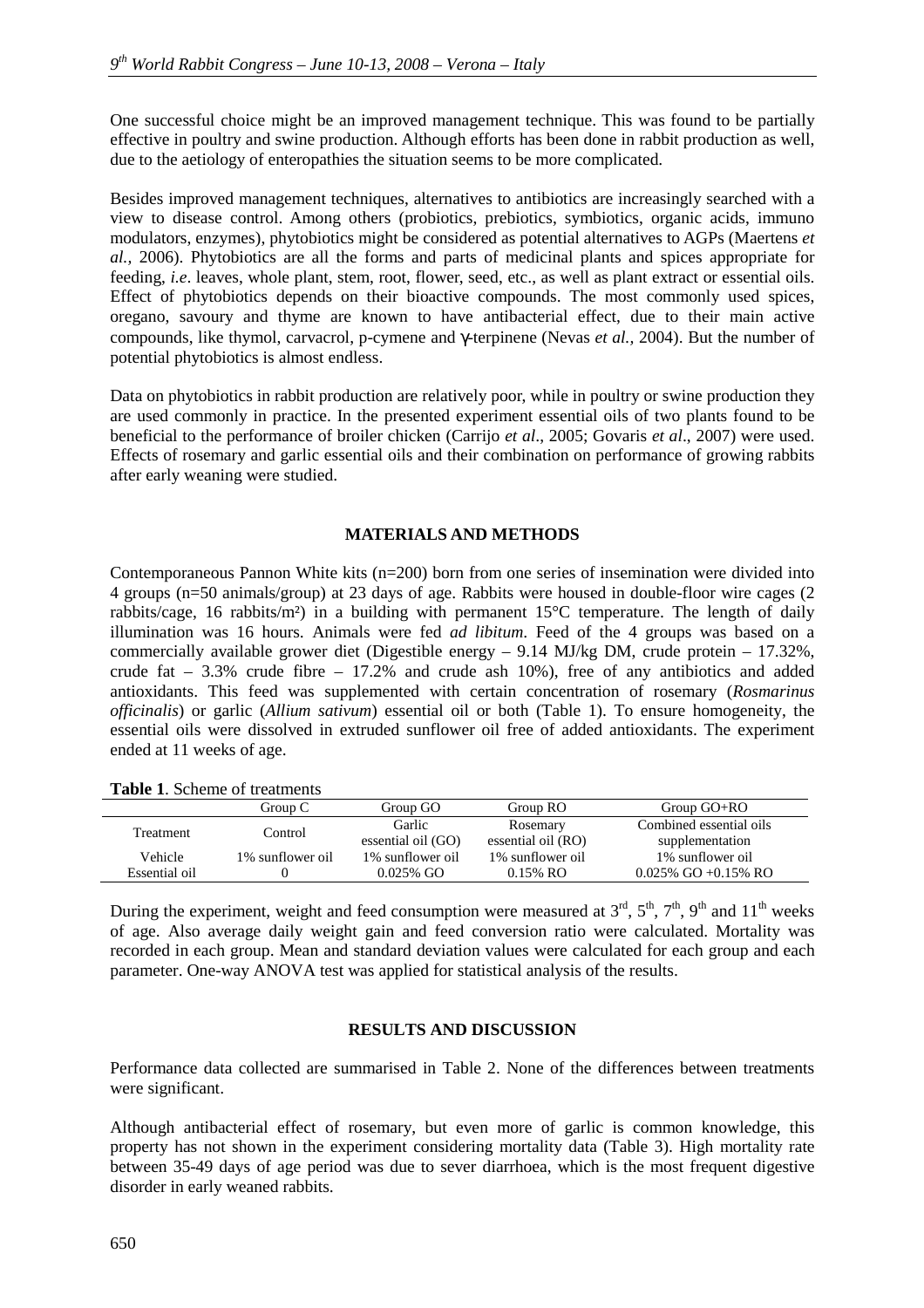| <b>Table 2:</b> Performance data for the total experimental period (23-77 days) |  |  |
|---------------------------------------------------------------------------------|--|--|
|---------------------------------------------------------------------------------|--|--|

| Performance                     | Group C |           | Group GO |                          | Group RO |           | Group $GO+RO$ |           |
|---------------------------------|---------|-----------|----------|--------------------------|----------|-----------|---------------|-----------|
|                                 | Average | <b>SD</b> | Average  | <b>SD</b>                | Average  | <b>SD</b> | Average       | <b>SD</b> |
| Initial weight $(g)$            | 437     | 56        | 437      | 56                       | 437      | 56        | 436           | 56        |
| Final weight $(g)$              | 2433    | 217       | 2378     | 302                      | 2473     | 218       | 2439          | 224       |
| Final number of rabbits         | 34      |           | 35       |                          | 38       | -         | 30            |           |
| Daily gain $23-77$ days (g/day) | 35.9    | 7.8       | 36.1     | 5.2                      | 37.8     | 3.7       | 37.1          | 3.9       |
| Daily feed intake (g/day)       | 147     | 18        | 143      | 24                       | 149      | 33        | 136           | 25        |
| Feed conversion ratio $(kg/kg)$ | 4.10    |           | 3.95     | $\overline{\phantom{0}}$ | 3.92     | -         | 3.67          |           |

**Table 3:** Mortality during the experiment (%)

|              |         | .        |          |               |
|--------------|---------|----------|----------|---------------|
| Period       | Group C | Group GO | Group RO | Group $GO+RO$ |
| $23-35$ days |         |          |          |               |
| 35-49 days   |         | 30       | 24       | 38            |
| $49-63$ days |         |          |          |               |
| $63-77$ days |         |          |          |               |

However, combined essential oils supplementation seems to even aggravate the digestive disorders when compared to the single essential oils use (Group GO+Group RO vs. Group GO+RO, P=0.098) specifically in the comparison with sole rosemary essential oil utilisation (Group GO+RO vs. Group  $RO. P=0.066$ ).



**Figure 1:** Average feed intake (g/day/ individual) \*\* - P<0.01

According to feed measurements, average feed intake was similar in each group at each measuring period (Figure 1). Significant (P<0.01), difference was found only in the combined treatment and only between 5-7 weeks as compared to the value of the control group.

Average body weight was similar in each group at each measurement (Figure 2). Starting with same weight in each group, the control values were the highest until  $7<sup>th</sup>$  weeks of age. From 9<sup>th</sup> weeks of age average body weight of rosemary oil supplemented group has exceeded the values of the other groups, and at the end of the experiment (77 days of age) even the average weight of the combined treatment was slightly higher, than that of the control group. However, these differences were not significant.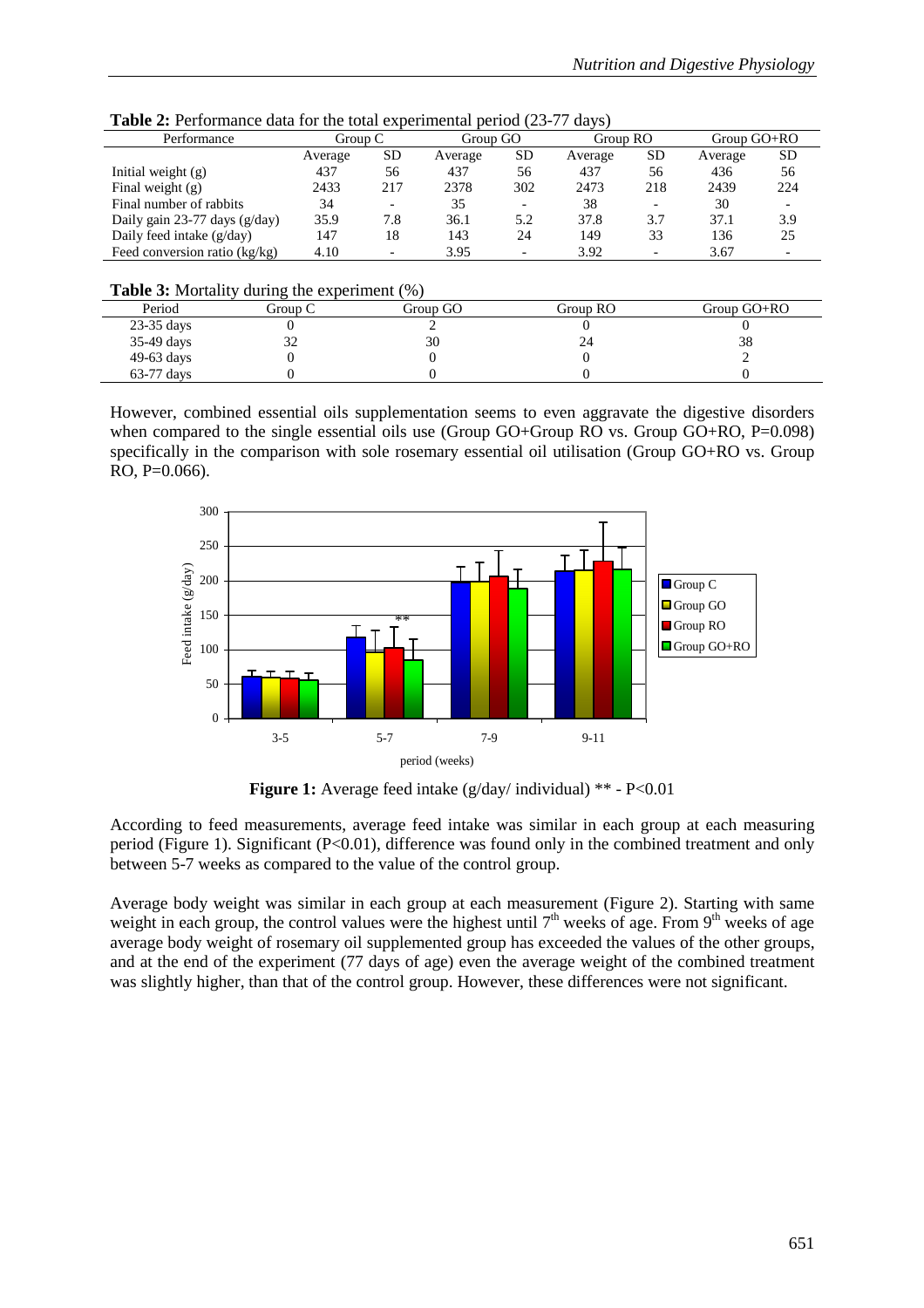

**Figure 2:** Average body weight (g) at 23, 35, 49, 63 and 77 days of age

Consistent to body weight data, average daily weight gain was calculated (Figure 3). The same slight differences were found as in body weight. When average weight gain for the whole grower period (from  $23<sup>rd</sup>$  to  $77<sup>th</sup>$  days of age) was calculated, almost no differences occurred, however, each oilsupplemented group showed slightly better weight gain, than the control (Table 2).



**Figure 3:** Average daily weight gain (g/day)

Based on the data of feed consumption and average daily weight gain, feed conversion ratio was calculated. Remarkable differences were found only in the  $5<sup>th</sup>$  to  $7<sup>th</sup>$  weeks of age period, when each essential oils supplemented group showed better FCR than the control, but it was significant only in the combined treatment group (Figure 4). Feed conversion ratio for the total growth period was also numerically better in each treatment group as compared to the control, but the effect was not statistically significant.